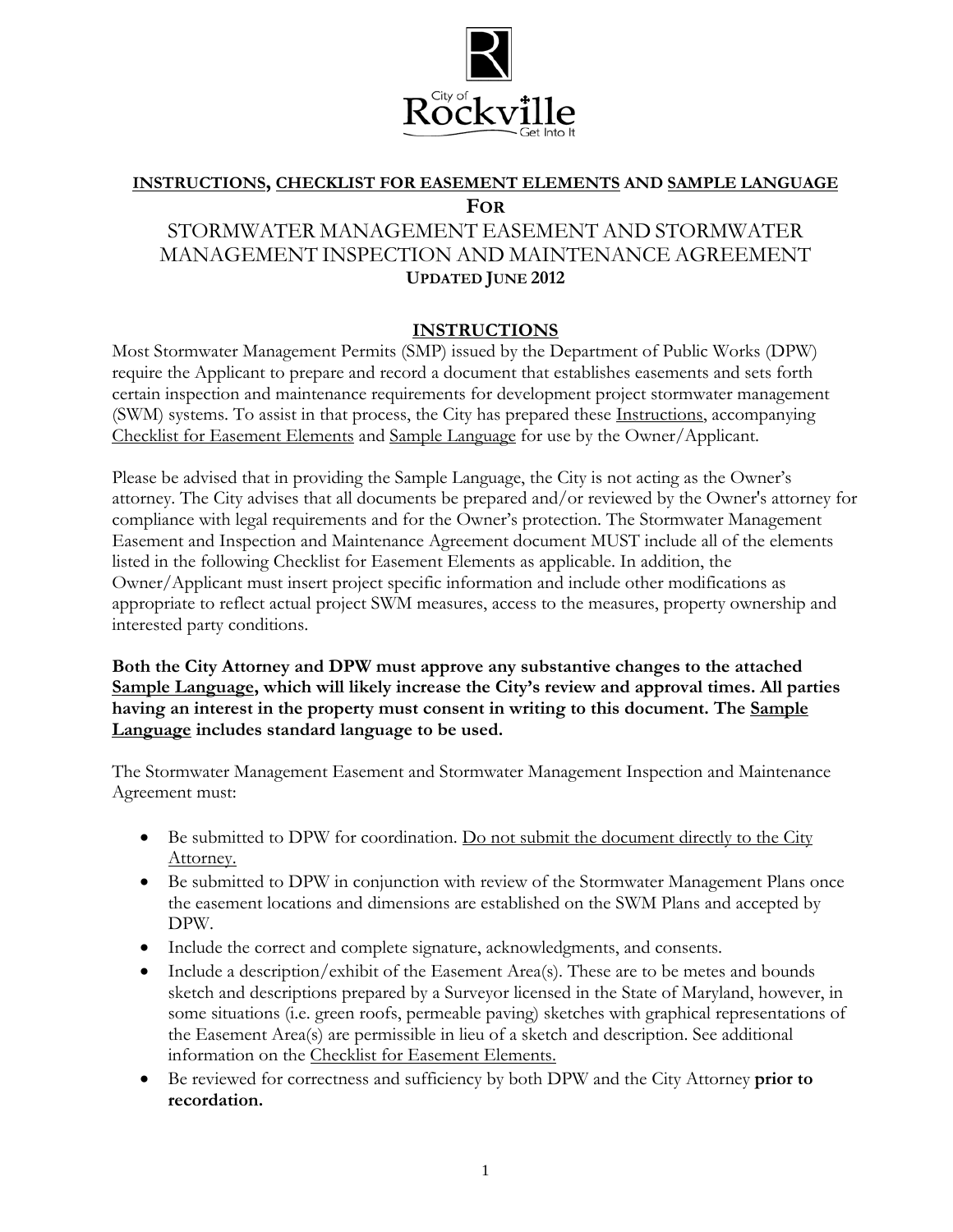• Be recorded in the land records of Montgomery County prior to DPW's issuance of a Stormwater Management Permit (SMP.)

INSTRUCTIONS, CHECKLIST FOR EASEMENT ELEMENTS AND SAMPLE LANGUAGE FOR STORMWATER MANAGEMENT EASEMENT AND STORMWATER MANAGEMENT INSPECTION AND MAINTENANCE AGREEMENT (CONTINUED)

### **CHECKLIST FOR EASEMENT ELEMENTS**

### **GENERAL ELEMENTS**

- Dated
- Signed
- **EXECUTE:** Properly Notarized, Acknowledged, etc.
- Certification as to Other Parties in Interest (i.e. liens, mortgages, trusts, leases, etc.)
- Consents of Other Parties in Interest (i.e. liens, mortgages, trusts, leases, etc.)
- Other: Verification of Property Legal Description and Tax ID No(s)

### **ELEMENTS FOR TERMS OF EASEMENT AND AGREEMENT**

| Easement area(s) to match those shown on the SWM plans and as approved by DPW          |
|----------------------------------------------------------------------------------------|
| Metes and Bounds sketch and description of Easement area(s) and/or                     |
| <b>Easement area(s) shown graphically with square footage noted for SWM</b>            |
| measures that are not easily described by metes and bounds (i.e. on roofs or in        |
| interior courtyards.) Provide an exhibit of the Easement area(s) that graphically      |
| shows the relationship of the measures to the buildings, property lines, interior      |
| paving and adjacent public streets                                                     |
| Each Exhibit labeled and titled to match information in the Stormwater                 |
| Management Easement and Stormwater Management Inspection and                           |
| Maintenance Agreement (i.e. Exhibit A – Green Roof Easement Area)                      |
| Access Easement if needed – include language for access to roofs, interior courtyards, |
| etc. if applicable                                                                     |
| No Activity in Easement Area without written consent                                   |
| Right of City Ingress and Egress                                                       |
| Special Warranty Easement                                                              |
| Construction and Quarterly Inspection of SWM Facility                                  |
| Authorization for City to inspect and do necessary work on facility and to make an     |
| assessment which shall be a lien against the property                                  |
| Grant of Right of Entry                                                                |
| Indemnification and Hold Harmless Provision                                            |
| Notification of Transfer of Responsibility                                             |
| Responsibility as to Water Drainage                                                    |
| Obligations to Run with the Land                                                       |
| Provision for Recordation the recordation requirements set forth in Section 3-501 of   |
| the Real Property Article of the Annotated Code of Maryland, as amended                |
| Other: All Parties in Interest Must Sign                                               |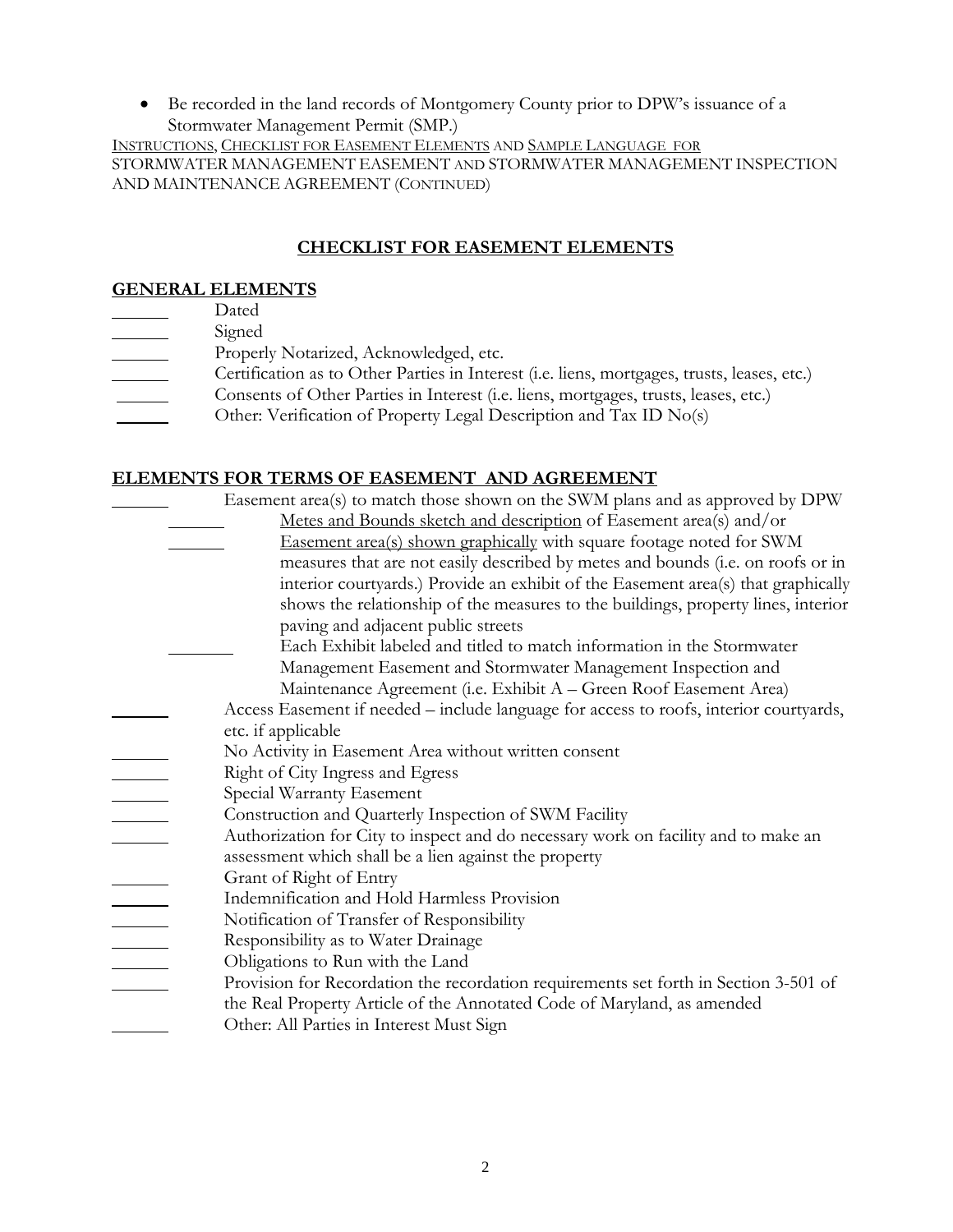#### INSTRUCTIONS, CHECKLIST FOR EASEMENT ELEMENTS AND SAMPLE LANGUAGE STORMWATER MANAGEMENT EASEMENT AND STORMWATER MANAGEMENT INSPECTION AND MAINTENANCE AGREEMENT (CONTINUED)

### **SAMPLE LANGUAGE**

### **STORMWATER MANAGEMENT EASEMENT AND STORMWATER MANAGEMENT INSPECTION AND MAINTENANCE AGREEMENT**

Made this  $\frac{1}{\sqrt{2\pi}} \frac{1}{\sqrt{2\pi}} \frac{dy}{dx}$  day of  $\frac{1}{\sqrt{2\pi}} \frac{dy}{dx}$ ,  $\frac{dy}{dx}$ 

# **(Name of Property Owner - if a partnership or corporation, include the laws under which it is organized)**

 $\longrightarrow$ 

hereinafter referred to as the "Owner," for the benefit of the Mayor and Council of Rockville, Maryland, a municipal corporation in the State of Maryland, hereinafter referred to as the "City."

#### WITNESSETH:

WHEREAS, the Owner is owner of the property, hereinafter referred to as the "Subject

Property", described as follows:

and

 **(Insert a verified legal description of the entire property, including both a reference to the deed by which the property was acquired and any plat reference)** 

WHEREAS, Owner desires to develop or redevelop all or portions of the Subject Property;

 WHEREAS, prior to said developing or redeveloping, the Owner is required by Chapter 19 of the Rockville City Code to provide for certain stormwater management and to obtain sediment control and stormwater management permits ; and

 WHEREAS, the Owner has full authority to execute this Stormwater Management Easement and Stormwater Management Inspection and Maintenance Agreement so as to bind the Subject Property and all current and future owners and assigns.

 NOW, THEREFORE, in compliance with the requirements of Chapter l 9 and in consideration of the issuance by the City of a Stormwater Management Permit and for other good and valuable consideration, the receipt and sufficiency of which is hereby acknowledged, the Owner does grant, covenant and agree as follows: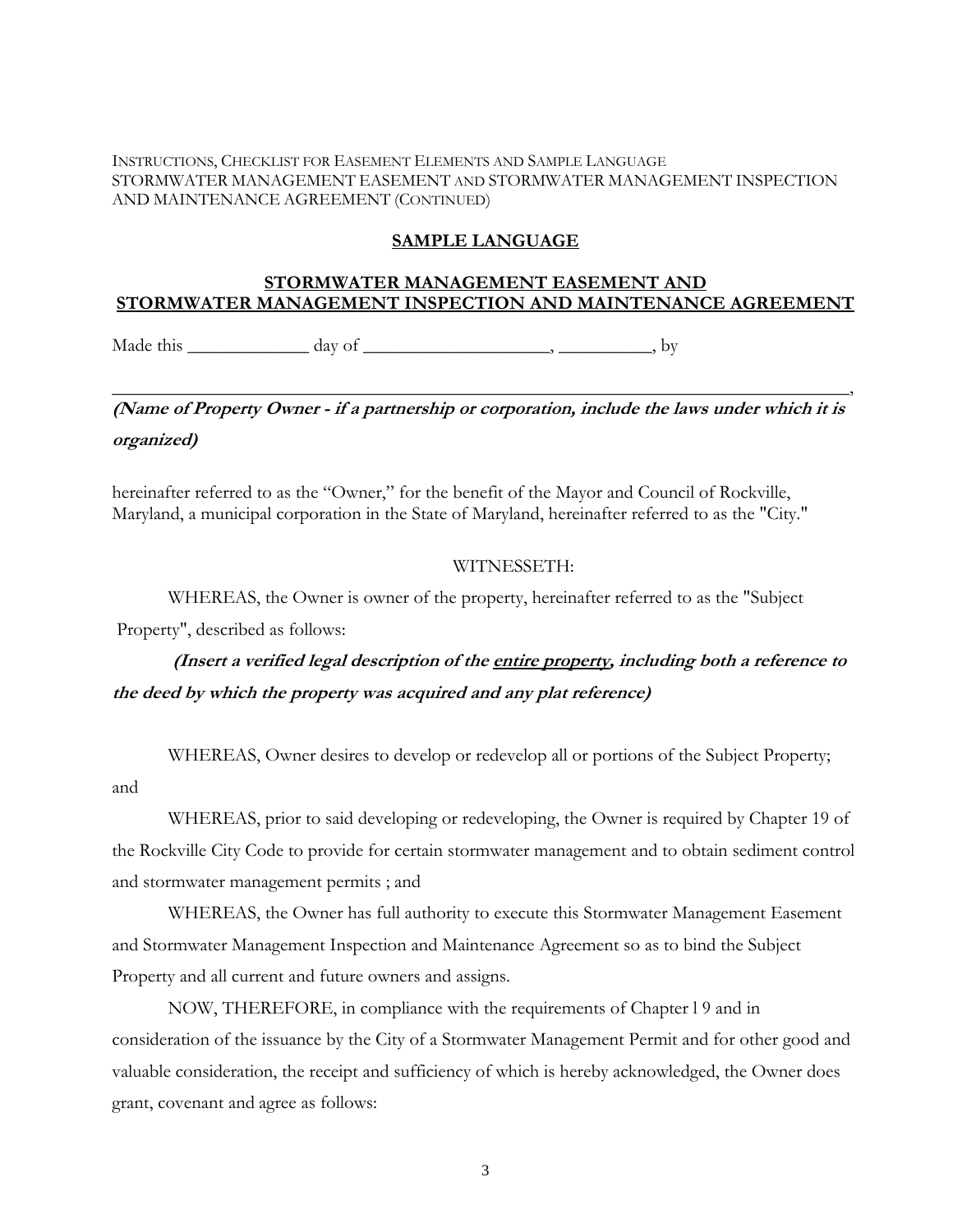#### **STORMWATER MANAGEMENT EASEMENT**

 The Owner does hereby grant and convey to the City, its successors and assigns, forever and in perpetuity, a Stormwater Management Easement described as follows:

- **Provide a metes and bounds description of the easement area(s) to match the sketch (Exhibit.) DPW may allow a graphical representation in lieu of a metes and bounds description for some SWM measures, i.e. Green Roof. Consult DPW.**
- **A metes and bounds description of any necessary access easement may also be provided in lieu of the general grant of access in paragraph "SECOND."**
- **If there is more than one area to describe, describe each, provide a label for each and be sure these match the exhibits included later in the document. (i.e. A, B, C)**

 Said Stormwater Management Easement more particularly shown on the attached Exhibit (s) **Insert the Exhibit Letter (A, B C, etc.) and title here** which is attached hereto and incorporated herein by reference. Said Stormwater Management Easement is hereby intended to be granted and conveyed together with all the rights, privileges, appurtenances, and advantages thereto belonging or appertaining to their proper use and benefit forever by the City, its successors and assigns.

 AND the Owner, for **Insert correct pronoun here (i.e. himself or herself if individual, itself if corporation, etc.)**, and the Owner's heirs, administrators, successors, and assigns, covenants and agrees as follows:

 FIRST: That the Owner, without the prior written consent of the City, will neither perform nor permit upon or within the above described Stormwater Management Easement: (i) removal or alteration of the System, (ii) the erection or installation of any structure, building or other improvements, (iii) the excavation or filling of land, or (iv) the installation of trees, shrubs, or other landscaping (excluding grass) unless shown on the issued Stormwater Management Permit.

 SECOND: That the City, its successors and assigns, shall at all reasonable times have the right, but is not under any circumstances obligated to exercise said right, of ingress and egress along, over, under, thru, to and from such Stormwater Management Easement for the purpose of installing, constructing, reconstructing, maintaining, repairing, inspecting and/or operating a Stormwater Management System and appurtenances thereto; said ingress and egress to be made generally across the Subject Property from any adjacent public road or right-of-way, or along such other lines as the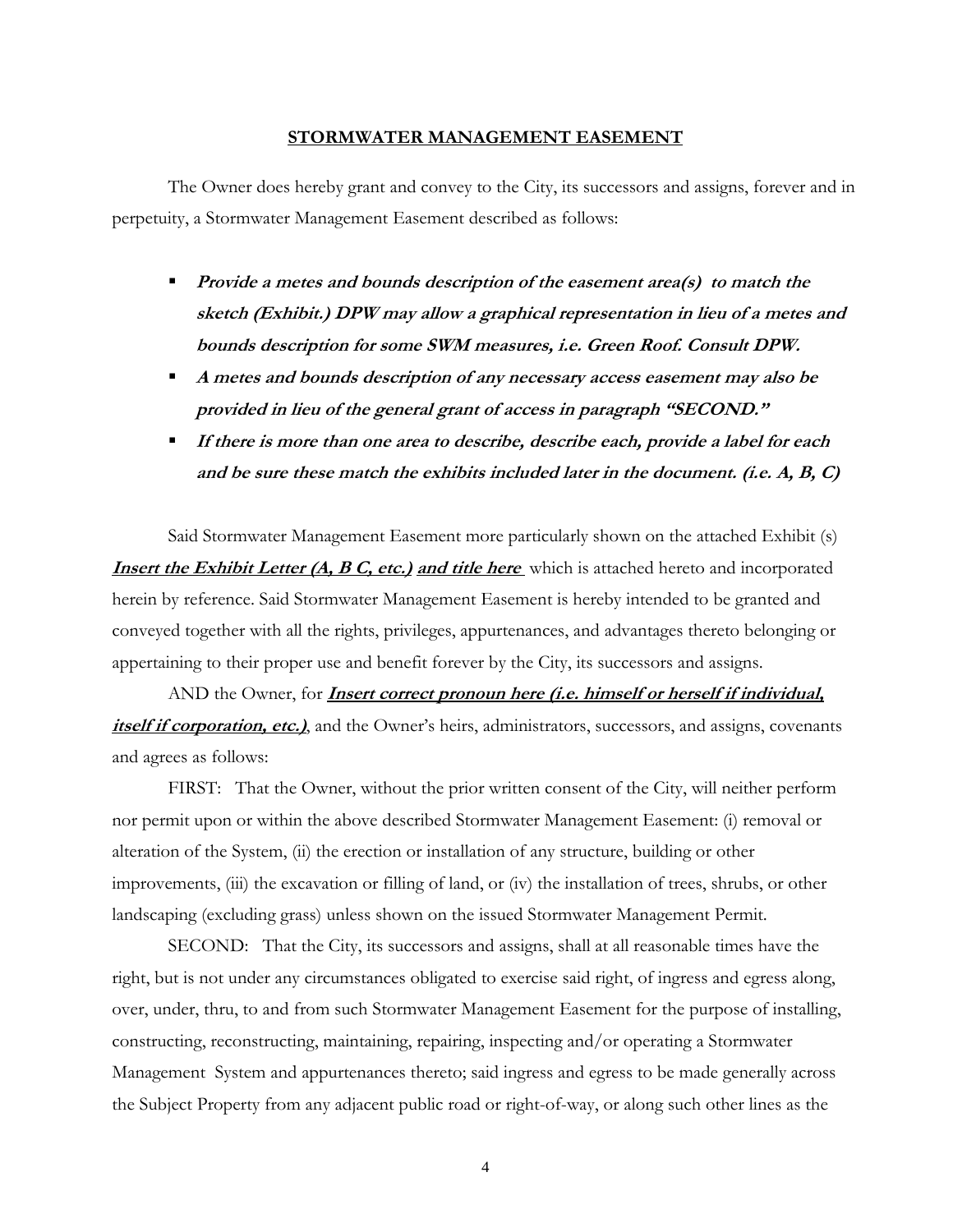Owner may designate and as may be acceptable to the City<sup>1</sup> and the Owner's obligation under this paragraph includes providing access to the Stormwater Management Easement for the **List any**  *interior (i.e. interior courtyard, interior structural measures) or green roof measures* **as shown** in **Insert Applicable Exhibit Letter and Name** via indoor common areas as needed for the City, its agents and its contractors, and THIRD: That the Owner will warrant specially said Stormwater Management Easement, and will execute such further assurances thereof as may be requisite.

#### **STORMWATER MANAGEMENT INSPECTION AND MAINTENANCE AGREEMENT**

The Owner does hereby further covenant and agree as follows:

 1. The Owner will construct a Stormwater Management System (hereinafter referred to as the "System" ) within the Stormwater Management Easement described above and shall further provide for the quarterly inspection and necessary maintenance of said System to ensure that it is and remains in proper working condition in accordance with the approved design standards of applicable laws, rules and regulations. City issuance of the Stormwater Management Permit for the Subject Property shall constitute the necessary consent for the construction of the System within the Stormwater Management Easement pursuant to paragraph FIRST above.

 2. The City may, but is not obligated to, inspect the System. If, after reasonable notice by the City, the Owner shall fail to construct, repair, maintain, or operate the System in accordance with the approved design standards and with all applicable laws, rules and regulations, the City may, but is not obligated to, enter onto the Subject Property and access the System and perform all necessary construction, repair, maintenance and/or operating work, and may assess the Owner for the cost of said work including penalties. Said assessment shall be a lien against the Subject Property and may be placed on the property tax bill of said property and collected in the same manner as property taxes by the City. If properties other than the Subject Property are also served by the System, the owner(s) of all such property shall be jointly and severally liable for the any cost of associated with any and all work performed by the City. All said properties are jointly and severally subject to the imposition of liens pursuant to the provisions of this paragraph.

 3. The Owner shall indemnify and hold harmless the City and all its officers, employees, agents, and servants from any and all claims or damages of any kind to persons or property arising from the installation, construction, reconstruction, maintenance, repair, operation and/or use of the System.

 $\overline{a}$ 

 $<sup>1</sup>$  If DPW approves a specifically delineated access easement instead of a general access easement, remove the general</sup> access language and insert the specific metes and bounds description of the access. Be sure there is a coordinating and titled Exhibit with label included in the document.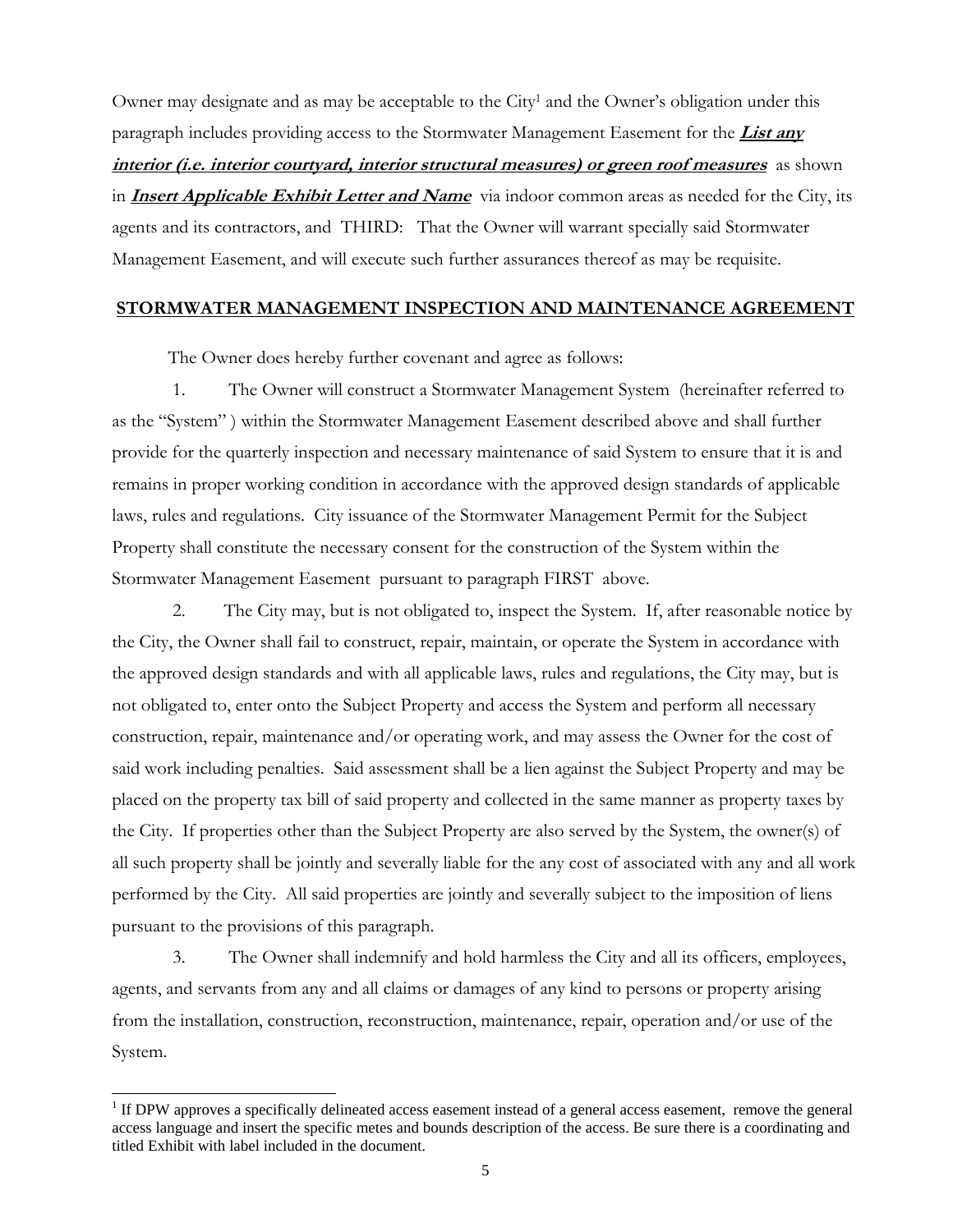4. The Owner shall notify the City of the legal and/or equitable transfer of any of the Owner's responsibilities for the System within thirty (30) days of such transfer, and shall supply the City with a copy of any executed documents of said transfer. The Owner shall provide all subsequent owners, successors, assigns and any other party responsible for the maintenance of the System with a copy of this Stormwater Management Easement and Stormwater Management Inspection and Maintenance Agreement with accurate as-built construction plans detailing the System and its appurtenances.

 5. This Stormwater Management Easement and Stormwater Management Inspection and Maintenance Agreement does not in any way relieve the Owner of responsibility for providing stormwater drainage in addition to the on-site Stormwater Management System as may be deemed necessary by the City or other appropriate agency.

 6. This Stormwater Management Easement and Stormwater Management Inspection and Maintenance Agreement (including all terms, covenants and agreements contained herein) shall run with the title to the Subject Property and shall bind the Owner and the Owner's heirs, executors, administrators, successors and assigns.

 7. Owner hereby certifies that there are no suits, liens, leases, mortgages, or trusts affecting the Subject Property, other than those for which the holder in interest has signed this document or otherwise consented in writing, to this Stormwater Management Easement and Stormwater Management Inspection and Maintenance Agreement. Owner further certifies that all parties with an interest in the Subject Property necessary to give full effect to this Stormwater Management Easement and Stormwater Management Inspection and Maintenance Agreement have signed, or otherwise consented in writing to, this document.

 AND, the Owner does further agree to record this Stormwater Management Easement and Stormwater Management Inspection and Maintenance Agreement in the land records of Montgomery County, Maryland, at the Owner's expense within ten (10) days of the date hereof, and shall provide the City with documentary proof of recordation within five (5) days of said recordation.

 IN WITNESS WHEREOF, the Owner has executed this Stormwater Management Easement and Stormwater Management Inspection and Maintenance Agreement as of this \_\_\_\_\_\_\_ day of

 $\overline{\phantom{a}}$  , and the contract of the contract of the contract of the contract of the contract of the contract of the contract of the contract of the contract of the contract of the contract of the contract of the contrac

\_\_\_\_\_\_\_\_\_\_\_\_\_, \_\_\_\_\_\_\_\_\_\_\_\_.

Signature of Owner **(See Signature Requirements and Sample Acknowledgments)**

6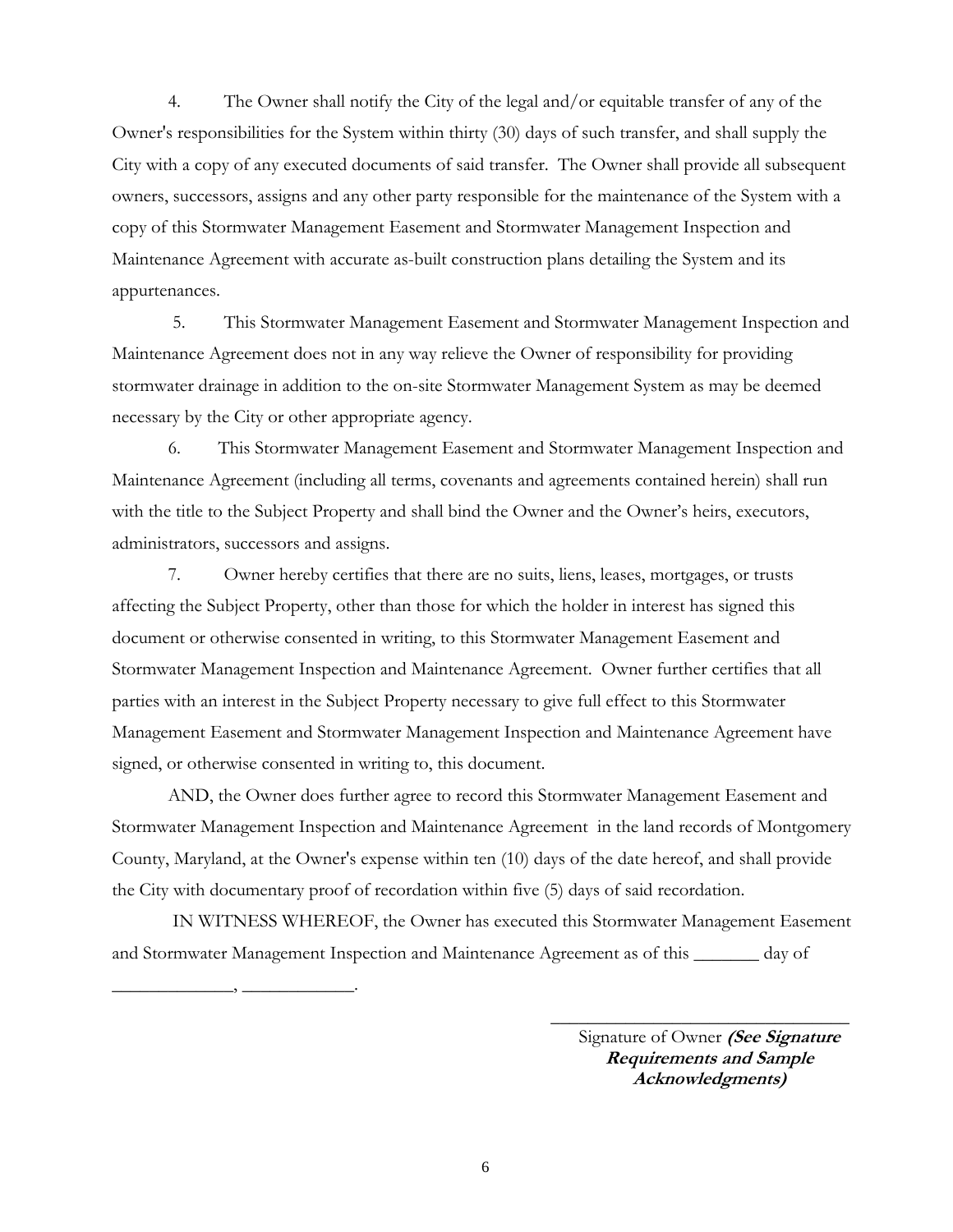### **PLEASE REVIEW THE FOLLOWING SIGNATURE REQUIREMENTS AND SAMPLE ACKNOWLEDGMENTS TO DETERMINE WHICH IS APPROPRIATE FOR YOUR PROJECT. USE PRONOUNS APPROPRIATE TO YOUR SITUATION.**

### **FOR INDIVIDUALS**

### NOTE: WHERE THE OWNER(S) IS/ARE INDIVIDUALS, THE NAMES SHALL BE PRINTED BENEATH THE SIGNATURE WITH THE WORD "OWNER" AFTER IT. THE FOLLOWING OR SIMILAR ACKNOWLEDGMENT SHOULD BE USED:

STATE OF MARYLAND:

SS:

COUNTY OF MONTGOMERY:

On this \_\_\_\_\_\_ day of \_\_\_\_\_\_\_\_\_\_\_\_\_\_\_\_\_, \_\_\_\_\_\_\_\_\_, before me, the undersigned officer, personally appeared \_\_\_\_\_\_\_\_\_\_\_\_\_\_\_\_\_\_\_\_\_\_\_\_\_\_\_\_\_\_\_\_\_\_\_, known to me (or satisfactorily proven) to be the person(s) whose name(s) is/are subscribed to the within instrument and acknowledged that he/she/they executed the same for the purposes therein contained.

 $\frac{1}{\sqrt{2}}$  ,  $\frac{1}{\sqrt{2}}$  ,  $\frac{1}{\sqrt{2}}$  ,  $\frac{1}{\sqrt{2}}$  ,  $\frac{1}{\sqrt{2}}$  ,  $\frac{1}{\sqrt{2}}$  ,  $\frac{1}{\sqrt{2}}$  ,  $\frac{1}{\sqrt{2}}$  ,  $\frac{1}{\sqrt{2}}$  ,  $\frac{1}{\sqrt{2}}$  ,  $\frac{1}{\sqrt{2}}$  ,  $\frac{1}{\sqrt{2}}$  ,  $\frac{1}{\sqrt{2}}$  ,  $\frac{1}{\sqrt{2}}$  ,  $\frac{1}{\sqrt{2}}$ 

IN WITNESS WHEREOF, I hereunto set my hand and official seal.

Notary Public

My Commission Expires: \_\_\_\_\_\_\_\_\_\_\_\_\_\_\_\_\_\_\_\_\_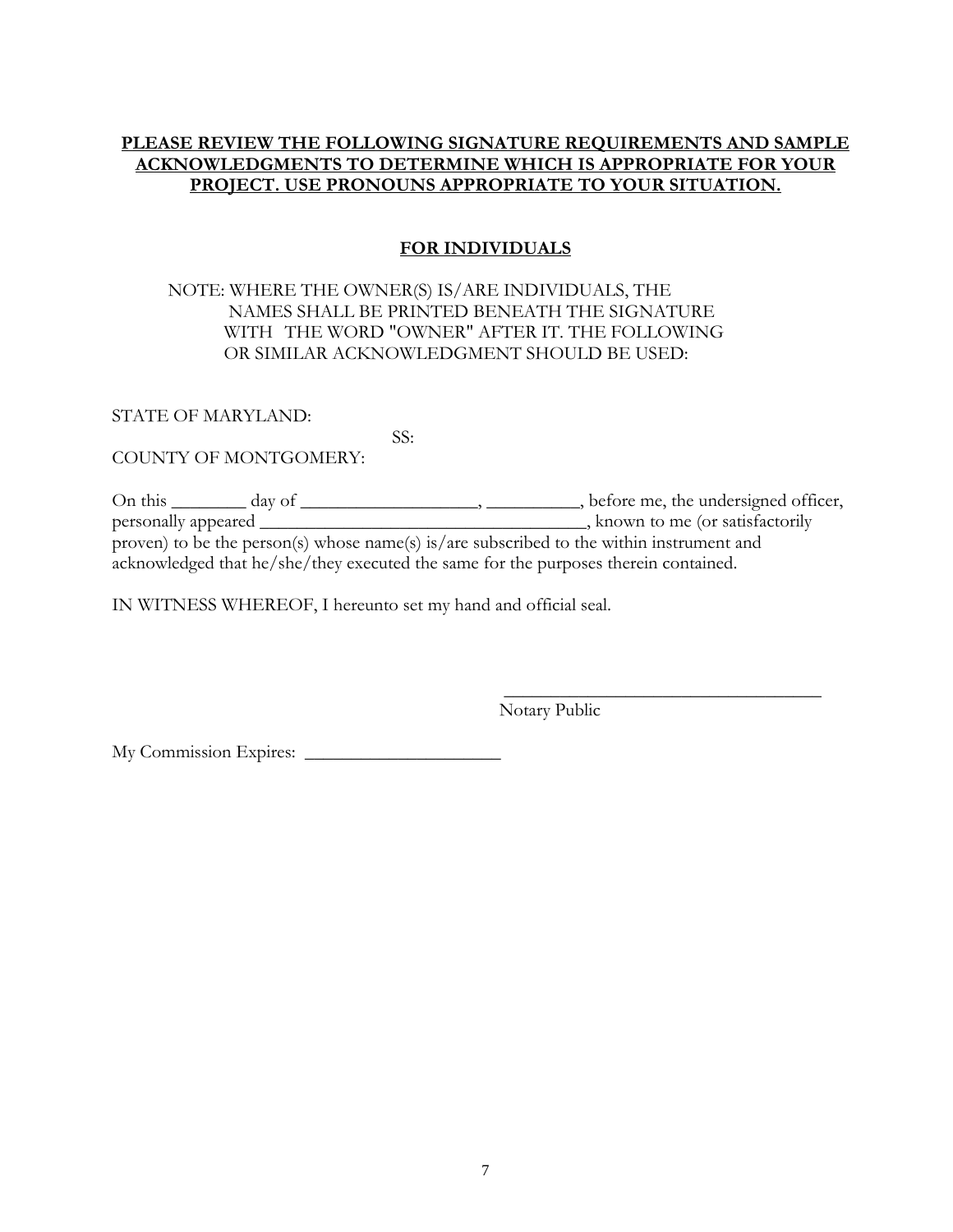#### **FOR PARTNERSHIP**

#### NOTE: WHERE THE OWNER IS A PARTNERSHIP, THE NAME OF THE PARTNERSHIP AND ITS TYPE (LIMITED OR OTHERWISE) SHOULD BE ABOVE THE SIGNATURE LINE AND EACH GENERAL PARTNER MUST SIGN WITH THEIR NAMES PRINTED UNDER THE SIGNATURE LINE FOLLOWED BY THE WORDS "GENERAL PARTNER." ONE GENERAL PARTNER MAY SIGN ON BEHALF OR THE PARTNERSHIP IF HE HAS AUTHORITY TO BIND THAT PARTNERSHIP. THE ACKNOWLEDGMENT, SIMILAR TO THE FOLLOWING, SHOULD INDICATE THAT AUTHORITY. AN ACKNOWLEDGMENT SIMILAR TO THE FOLLOWING AND APPROPRIATE TO THE SITUATION SHOULD BE USED.

#### STATE OF MARYLAND:

SS:

COUNTY OF MONTGOMERY:

On this \_\_\_\_\_\_ day of \_\_\_\_\_\_\_\_\_\_\_\_\_\_\_\_\_\_\_\_, \_\_\_\_\_\_\_, before me, the undersigned officer, personally appeared \_\_\_\_\_\_\_\_\_\_\_\_\_\_\_\_\_\_\_\_\_\_\_\_\_\_\_\_\_\_\_\_\_\_\_\_\_\_\_\_\_\_\_\_\_\_\_\_\_\_\_\_\_\_\_\_\_\_, who acknowledged himself/herself/themselves to be the \_\_\_\_\_\_\_\_\_\_\_\_\_\_\_\_\_\_\_\_\_\_\_\_\_\_\_\_\_\_\_\_\_\_\_\_\_\_\_\_\_\_\_ of \_\_\_\_\_\_\_\_\_\_\_\_\_\_\_\_\_\_\_\_\_\_\_\_\_\_\_\_\_\_\_\_\_,

(General Partner or other legal description) (Name of Partnership)

 $a \frac{1}{\text{(Type of Partnership)}}$  and that he/she/they, as such  $\frac{1}{\text{(General partner or other legal desadraal})}$ (General partner or other legal description)

being authorized so to do, executed the foregoing instrument on behalf of the partnership for the purposes therein contained, by signing the name of the partnership by himself/herself/themselves as said  $\Box$ 

 $\overline{\phantom{a}}$  , which is a set of the set of the set of the set of the set of the set of the set of the set of the set of the set of the set of the set of the set of the set of the set of the set of the set of the set of th

(General partner or other legal description)

IN WITNESS WHEREOF, I hereunto set my hand and official seal.

Notary Public

My Commission Expires: \_\_\_\_\_\_\_\_\_\_\_\_\_\_\_\_\_\_\_\_\_\_\_\_\_\_\_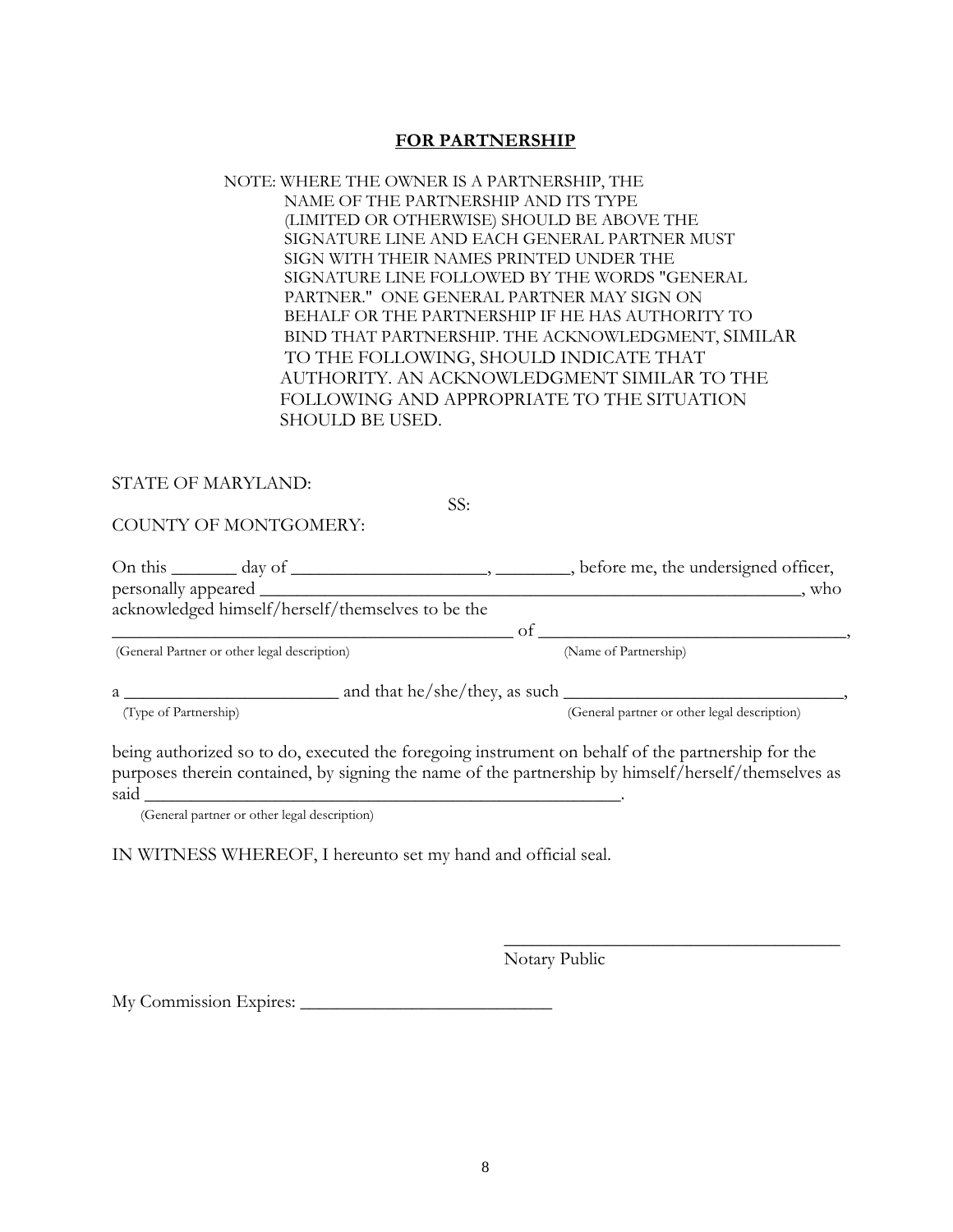### **FOR CORPORATIONS**

### NOTE: WHERE THE OWNER OF THE PROPERTY IS A CORPORATION, THE NAME OF THE CORPORATION SHOULD APPEAR ABOVE THE SIGNATURE LINE WITH EITHER THE PRESIDENT OR A VICE PRESIDENT SIGNING ON BEHALF OF THE CORPORATION. THE NAME OF THE INDIVIDUAL SHOULD BE TYPED BENEATH HIS OR HER SIGNATURE FOLLOWED BY HIS OR HER TITLE. THE FOLLOWING OR SIMILAR ACKNOWLEDGMENT SHOULD BE USED IN CASE OF A CORPORATION.

#### STATE OF MARYLAND:

SS:

#### COUNTY OF MONTGOMERY:

| On this $\_\_\_\_\_\$ day of $\_\_\_\$                                                               |                              | before me, the undersigned |       |
|------------------------------------------------------------------------------------------------------|------------------------------|----------------------------|-------|
| officer, personally appeared _                                                                       |                              |                            |       |
| who acknowledged himself/herself/themselves to be the                                                |                              |                            |       |
| ot.                                                                                                  |                              |                            |       |
| (Title of Corporate Officer)                                                                         | (Name of Corporation)        |                            |       |
| a corporation, and that he/she/they, as such _                                                       |                              |                            | being |
|                                                                                                      | (Title of Corporate Officer) |                            |       |
| authorized so to do, executed the foregoing instrument on behalf of the corporation for the purposes |                              |                            |       |
| therein contained, by signing the name of the corporation by himself/herself/themselves              |                              |                            |       |

 $\frac{1}{\sqrt{2}}$  ,  $\frac{1}{\sqrt{2}}$  ,  $\frac{1}{\sqrt{2}}$  ,  $\frac{1}{\sqrt{2}}$  ,  $\frac{1}{\sqrt{2}}$  ,  $\frac{1}{\sqrt{2}}$  ,  $\frac{1}{\sqrt{2}}$  ,  $\frac{1}{\sqrt{2}}$  ,  $\frac{1}{\sqrt{2}}$  ,  $\frac{1}{\sqrt{2}}$  ,  $\frac{1}{\sqrt{2}}$  ,  $\frac{1}{\sqrt{2}}$  ,  $\frac{1}{\sqrt{2}}$  ,  $\frac{1}{\sqrt{2}}$  ,  $\frac{1}{\sqrt{2}}$ 

as  $\frac{1}{2}$ 

(Title of Corporate Officer)

IN WITNESS WHEREOF, I hereunder set my hand and official seal.

My Commission Expires: \_\_\_\_\_\_\_\_\_\_\_\_\_\_\_\_

Notary Public